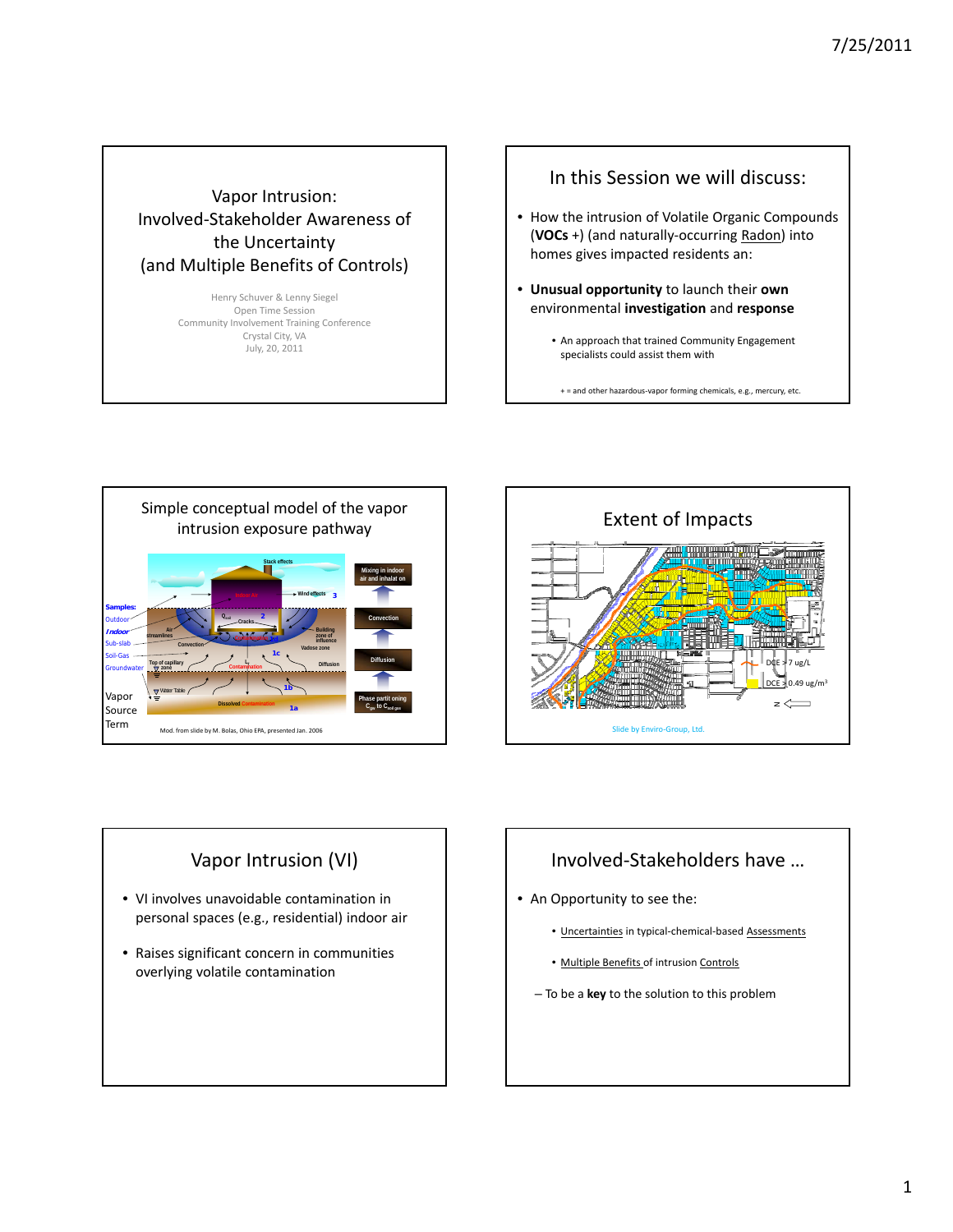#### Numerous Challenges in Traditional Chemical‐based VI Assessment

- • VI is characterized by **Variability**
	- Across:
		- Space
		- Time
- • Assessing VI (indoor) chemical **Exposures** is Difficult, Disruptive, & Costly
	- Thus, typically involves a limited number of short-term samples from <u>some locations/buildings</u>

### Other constituents in soil‐gas

- Moisture/mold, **Radon**, Methane, CO<sub>2</sub>, ...
	- Typically these do not improve indoor air quality

#### – Radon is:

- Naturally‐occurring in all soil‐gas
- Measureable concentrations in most soil‐gas
- In indoor air it is **a general tracer of soil‐gas entry**

– If radon is getting in, so could VI (spilled) chemicals in soil‐gas







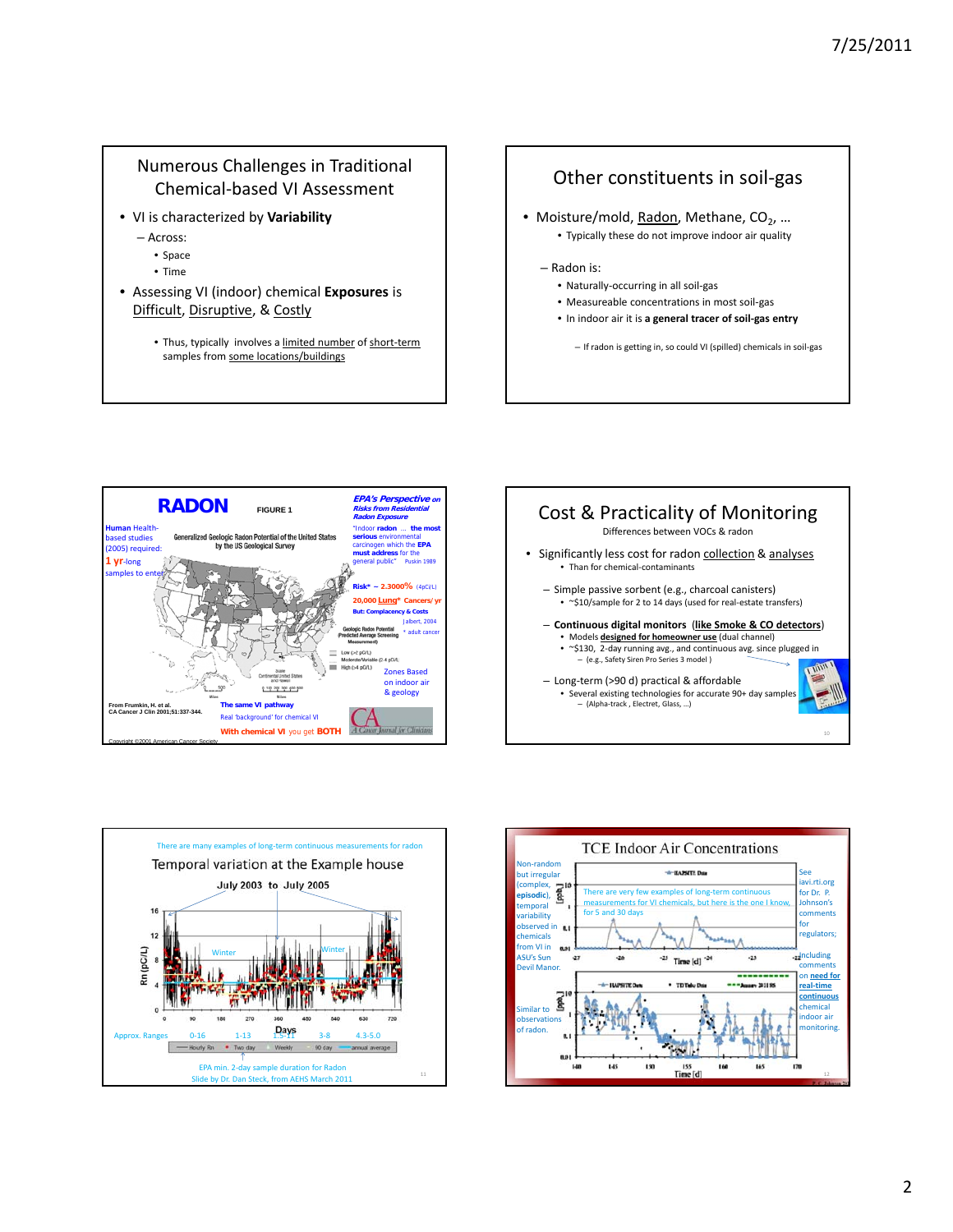









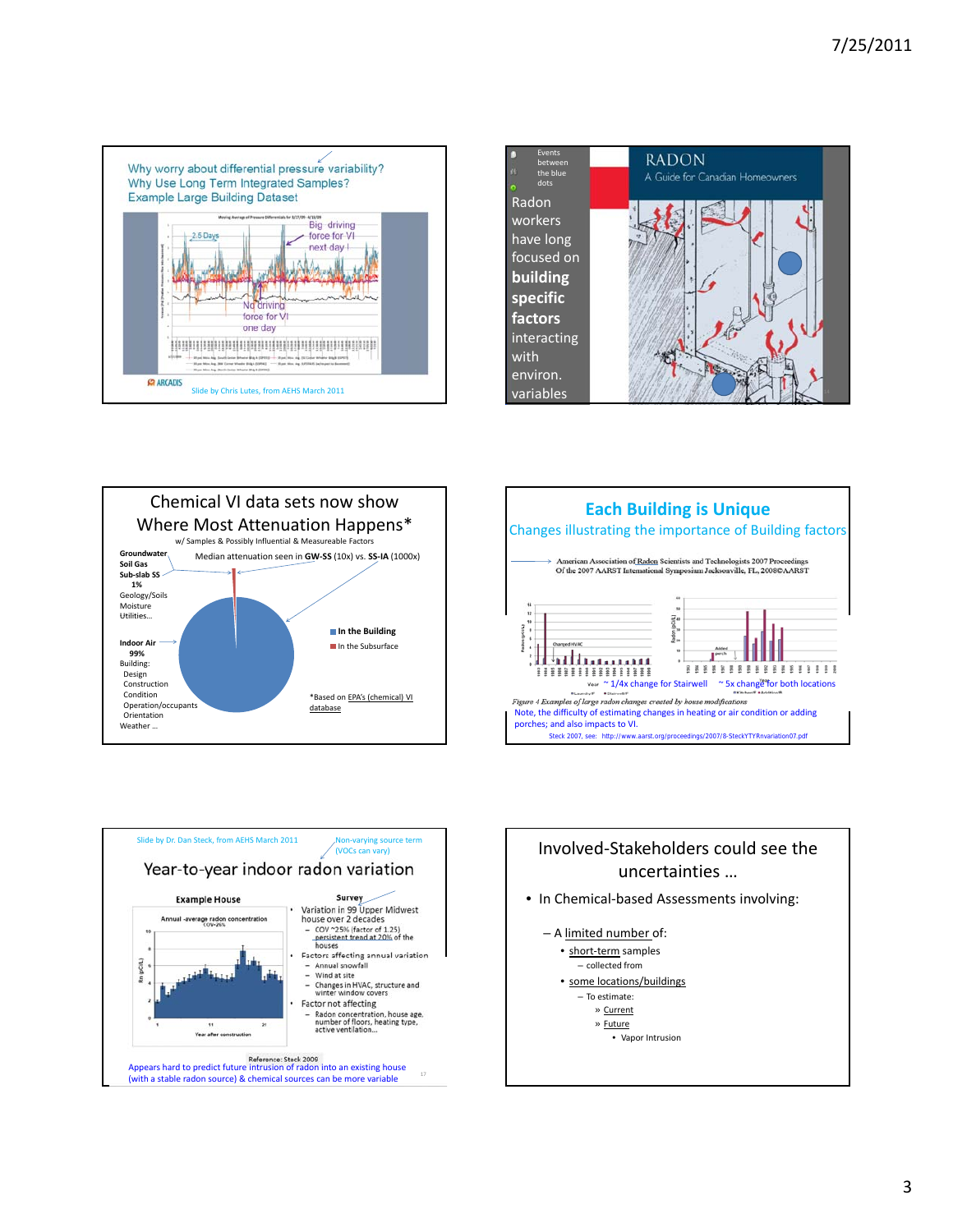#### Possible Alternative Approach

 (If Building Occupant/Owners & PRP **can decide together**)

- Involved-Stakeholder's Intrusion Assessment
	- soil-gas tracer <u>monitors</u> (e.g., radon) – **PRP offers** stakeholder‐community volunteers continuous
		- Stakeholder‐community volunteers **are empowered**
			- – by having assessment‐monitoring tool **as good as** or **better than** traditional low‐number of short‐term sample assessments
			- Can see their own building's variability/signature response to environmental changes through time
		- Continuous monitoring (of soil-gas tracers) provides fuller<br>understanding of intrusion into their buildings through time, &<br>– Can also show the variability between surrounding buildings



- Risks due to tracers (e.g., Radon) alone is:
	- prevent/control intrusion – **>** Health‐based recommendations to • or
	- > 100x the generic-screening high-end estimated (remote potential VI (95%)) chemical risk:

– i.e., Chemical VI risks are estimated <1% of that from radon

#### Involved‐Stakeholders' may also See the Multiple Benefits of Controls

- • Buildings overlying a source have a potential for VI
- Radon entry can show how soil-gas is entering • & VOCs could be entering as well (similarly, i.e., variably) • That is not easily assessed with limited number of short‐term chemical samples
- Observed Radon levels may exceed health recommendation for controls – (e.g., for Rn alone) • Radon is the #1 carcinogen the EPA addresses for the public
	- If we also add (+/x) VI potential **=** recommend controls?
- • **Only** mitigation (w/ on‐going monitoring) **protects** for environmental and building **changes** with time

#### Possible Alternate Decision Framework  (If Building Occupant/Owners & PRP **can decide together**)

- PRP offers 'Preemptive' (Radon) Mitigation where:
	- Radon levels (alone) **exceed** health-based recommendations to control VI, or
	- Radon (lung cancer) risks are > 100x the generic-screening high-end estimated (remote potential VI (95%) chemical risk
	- Radon levels are such that EPA recommends controls should be<br>c<u>onsidered</u> (for Radon alone) and when <u>combined with concerns for</u><br><u>possible VI</u>, controls may be desired, and/or
	- • Costs to conduct <sup>a</sup> definitive chemical‐based assessment are higher, and community prefers **controlling** intrusion

 – That **reduces intrusion of both natural and any possible chemical gases/vapors in soil gas**

#### USEPA's developing 'Pre‐emptive'**\*** mitigation guidance provides:

- An **opportunity** for stakeholders to become actively involved in their VI assessment to: involved in their VI assessment to:
- Uncertainty in typical VI assessment/predictions, **Improve** their **understanding** of: – and the
	- Multiple benefits of engineered intrusion controls to:
	- Confidently remove the uncertainty of potential chemical<br>Vapor Intrusion, Vapor Intrusion,
	- as well as – Reduce other undesirable soil‐gas constituents such as **Radon**, moisture/mold, methane, CO2, etc.  • with **significant public health benefits** (due to radon alone)

 **\* Without conclusive proof of unacceptable current VI exposures**

#### Lenny's (Siegel) perspective:  **Five kinds of people at VI/radon sites**

- People who figure out how to investigate on their own – and are willing to pay for mitigation
- People who would mitigate, on their own dime – if someone figured it out for them
- People who would mitigate – if another pays.
- • People who **do not** cooperate, – even if someone else is paying
	-
- • People who **not only** do **not** cooperate - but also try to discourage publicity